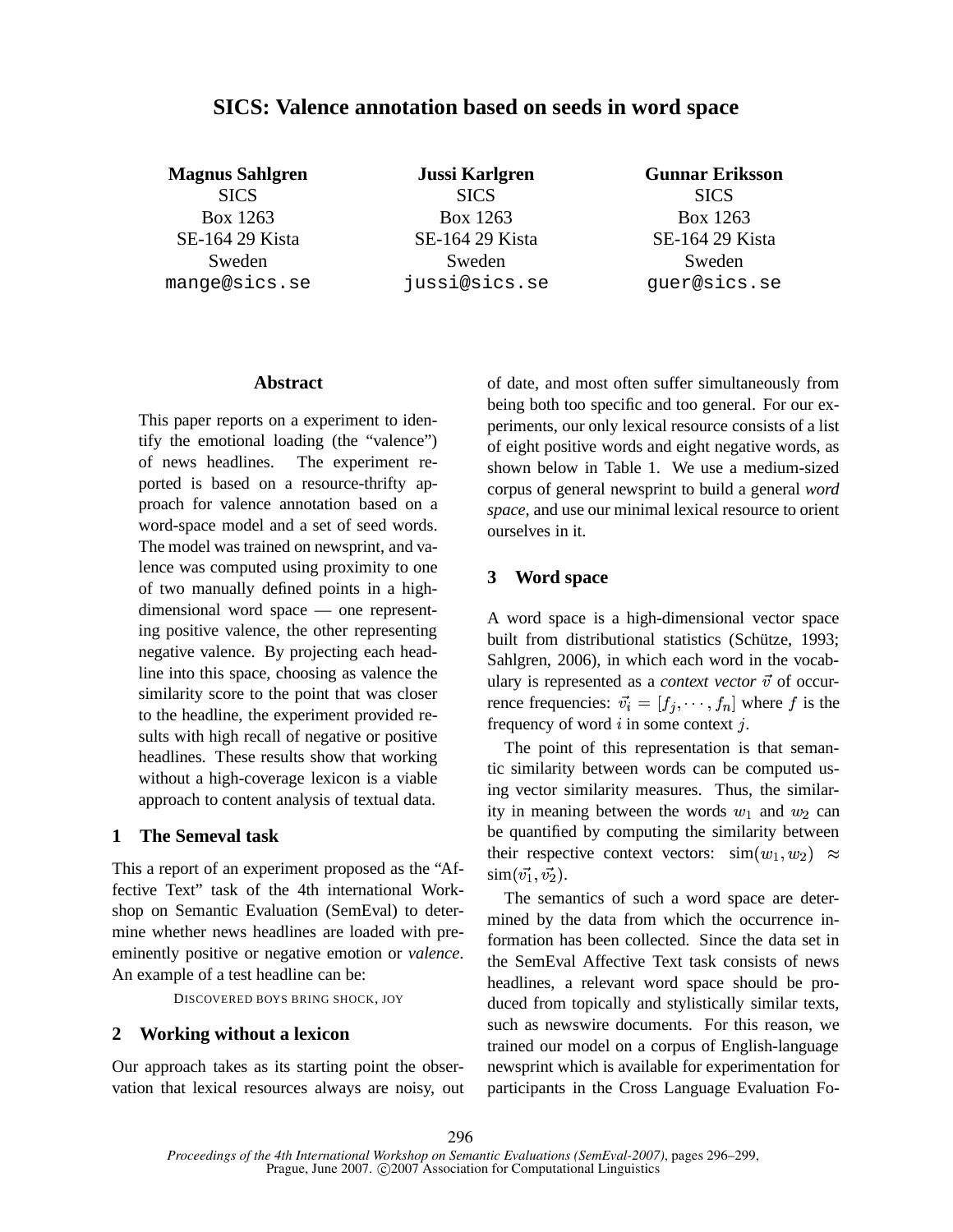rum (CLEF). $^1$  The corpus consists of some 100 000 newswire documents from Los Angeles Times for the year 1994. We presume any similarly sized collection of newsprint would produce similar results. We lemmatized the data using tools from Connexor, $2$  and removed stop words, leaving some 28 million words with a vocabulary of approximately 300 000 words. Since the data for the affective task only consisted of news headlines, we treated each headline in the LA times corpus as a separate document, thus doubling the number of documents in the data.

For harvesting occurrence information, we used documents as contexts and standard tfidf-weighting of frequencies, resulting in a 220 220-dimensional word space. No dimensionality reduction was used.

### **4 Seeds**

In order to construct valence vectors, we used a set of manually selected seed words (8 positive and 8 negative words), shown in Table 1. These words were chosen (subjectively) to represent typical expression of positive or negative attitude in news texts. The size of the seed set was determined by a number of initial experiments on the development data, where we varied the size of the seed sets from these 8 words to some 700 words in each set (using the WordNet Affect hierarchy (Strapparava and Valitutti, 2004)).

As comparison, Turney and Littman (2003) used seed sets consisting of 7 words in their word valence annotation experiments, while Turney (2002) used minimal seed sets consisting of only one positive and one negative word ("excellent" and "poor") in his experiments on review classification. Such minimal seed sets of antonym pairs are not possible to use in the present experiment because they are often nearest neighbors to each other in the word space. Also, it is difficult to find such clear paradigm words for the newswire domain.

The seed words were used to postulate one positive and one negative point (i.e. vector) in the word space by simply taking the centroid of the seed word points:  $\vec{v}_S = \sum \vec{v}_{w \in S}$  where S is one of the seed sets, and  $w$  is a word in this set.

| Positive | Negative  |  |
|----------|-----------|--|
| positive | negative  |  |
| good     | had       |  |
| win      | defeat    |  |
| success  | disaster  |  |
| peace    | war       |  |
| happy    | sad       |  |
| healthy  | sick      |  |
| safe     | dangerous |  |

Table 1: The seed words used to create valence vectors.

### **5 Syntagmatic vs paradigmatic relations**

Our hypothesis is that words carrying most of the valence in news headlines in the experimental test set are *syntagmatically* rather than paradigmatically related to the kind of very general words used in our seed set. $3$  As an example, consider test headline 501:

TWO HUSSEIN ALLIES ARE HANGED, IRAQI OFFICIAL SAYS.

It seems reasonable to believe that this headline should be annotated with a negative valence, and that the desicive word in this case is "hanged." Obviously, "hanged" has no paradigmatic neighbors (e.g. synonyms, antonyms or other 'nyms) among the seed words. However, it is likely that "hanged" will co-occur with (and therefore have a syntagmatic relation to) general negative terms such as "dangerous" and maybe "war." In fact, in this example headline, the most negatively associated words are probably "Hussein" and "Iraqi," which often co-occur with general negative terms such as "war" and "dangerous" in newswire text.

To produce a word space that contains predominantely syntagmatic relations, we built the distributional relations using entire documents as contexts (i.e. each dimension in the word space corresponds to a document in the data). If we would have used words as contexts instead, we would have ended up with a paradigmatic word space.<sup>4</sup>

<sup>1</sup> http://www.clef-campaign.org/

 ${}^{2}$ http://www.conexor.fi/

<sup>&</sup>lt;sup>3</sup>Syntagmatic relations hold between co-occurring words, while paradigmatic relations hold between words that do not co-occur, but that occur with the same *other* words.

<sup>4</sup> See Sahlgren (2006) for an explanation of how the choice of contexts determines the semantic content of the word space.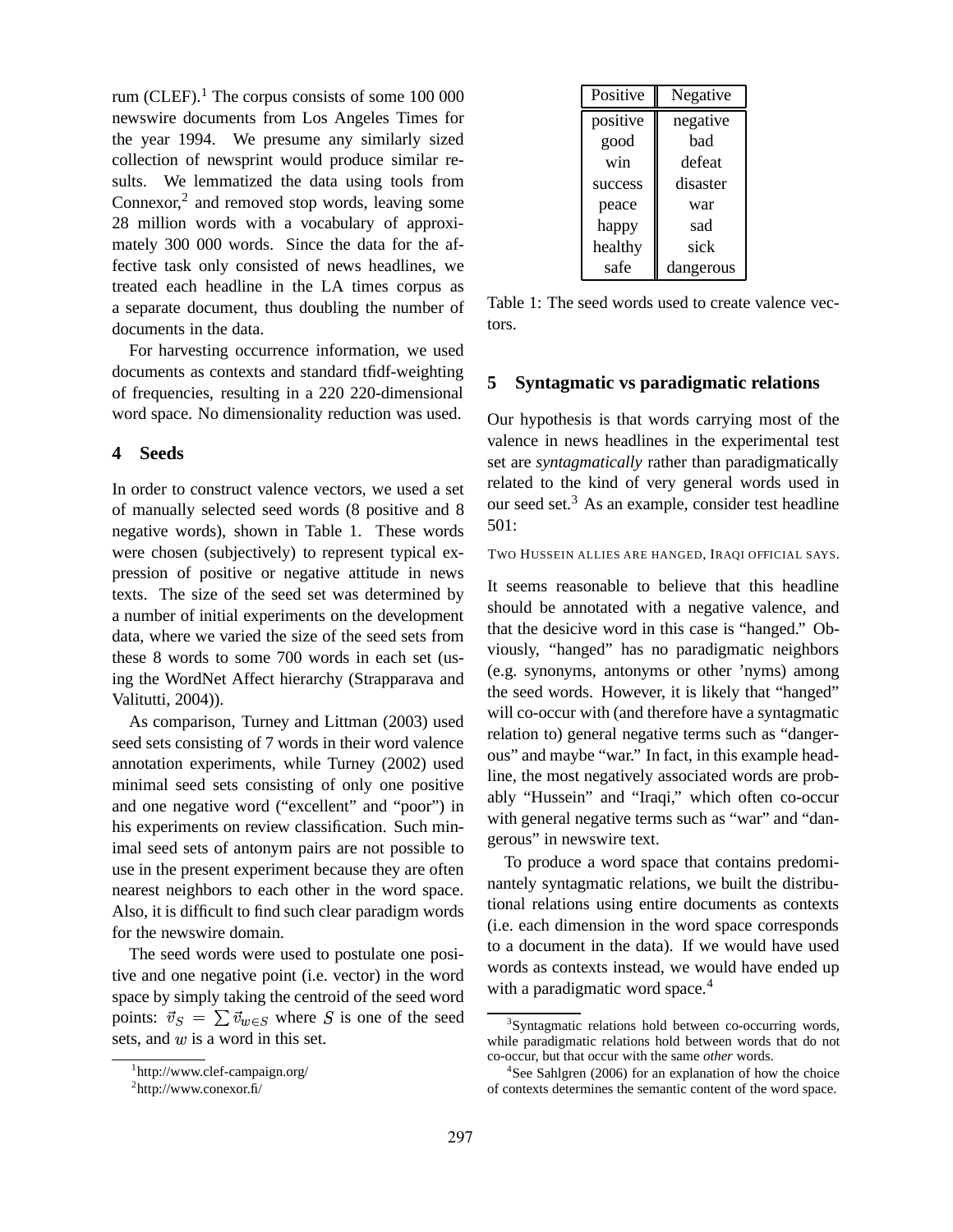### **6 Compositionality and semantic relations**

The relations between words in headlines were modeled using the most simple operation conceivable: we simply add all words' context vectors to a compound headline vector and use that as the representation of the headline:  $\vec{v}_H = \sum \vec{v}_{w \in H}$  where H is a and hoosted test headline, and  $w$  is a word in this headline.

This is obviously a daring, if not foolhardy, approach to modelling syntactic structure, compositional semantics, and all types of intra-sentential semantic dependencies. It can fairly be expected to be improved upon through an appropriate finer-grained analysis of word presence, adjacency and syntactic relationships. However, this approach is similar to that taken by most search engines in use today, is a useful first baseline, and as can be seen from our results below, does deliver acceptable results.

### **7 Valence annotation**

To perform the valence annotation, we first lemmatized the headlines and removed stop words and words with frequency above 10 000 in the LA times corpus. For each headline, we then summed — as discussed above — the context vectors of the remaining words, thus producing a 220 220 dimensional vector for each headline. This vector was then compared to each of the postulated valence vectors by computing the cosine of the angles between the vectors.

We thus have for each headline two cosines, one between the headline and the positive vector and one between the headline and the negative vector. The valence vector with highest cosine score (and thus the smallest spatial angle) was chosen to annotate the headline. For the negative valence vector we assigned a negative valence value, and for the positive vector a positive value. In 11 cases, a value of  $-0.0$ was ascribed, either because all headline words were removed by frequency and stop word filtering, or because none of the remaining words occurred in our newsprint corpus.

Our method thus only delivers a binary valence decision — either positive or negative valence. Granted, we could have assigned a neutral valence to very low cosine scores, but as any threshold for deciding on a neutral score would be completely arbitrary, we decided to only give fully positive or negative scores to the test headlines. Also, since our aim was to provide a high-recall result, we did not wish to leave any headline with an equivocal score. We scaled the scores to fit the requirements of the coarse-grained evaluation: for each headline with a non-zero score, we multiplied the value with 10 and boosted each value with  $50<sup>5</sup>$  By this scaling operation we guaranteed a positive or a negative score for each headline (apart from the 11 exceptions, in effect unanalyzed by our algorithm, as mentioned above).

#### **8 Results**

The results from the fine-grained and coarse-grained evaluations are shown in Table 2. They show, much as we anticipated, that the coarse-grained evaluation was appropriate for our purposes.

| Fine-grained | Coarse-grained |                               |      |
|--------------|----------------|-------------------------------|------|
|              |                | Accuracy   Precision   Recall |      |
| 20.68        | 29.00          | 28.41                         | 60 T |

Table 2: The results of the valence annotation.

## **8.1 Correlation coefficients, normality assumptions, and validity of results**

The fine-grained evaluation as given by the organisers and as shown in Table 2 was computed using Pearson's product-moment coefficient. Pearson's correlation coefficient is a parametric statistic and assumes normal distribution of the data it is testing for correlation. While we have no idea of neither the other contributions' score distribution, nor that of the given test set, we certainly do know that our data are not normally distributed. We would much prefer to evaluate our results using a non-parametric correlation test, such as Spearman's  $\rho$ , and suggest that the all results would be rescored using some non-parametric method instead — this would reduce the risk of inadvertent false positives stemming from divergence from the normal distribution rather than divergence from the test set.

<sup>5</sup>The coarse-grained evaluation collapsed values in the ranges  $[-100, -50]$  as negative,  $[-50, 50]$  as neutral, and  $[50, 100]$  as positive.